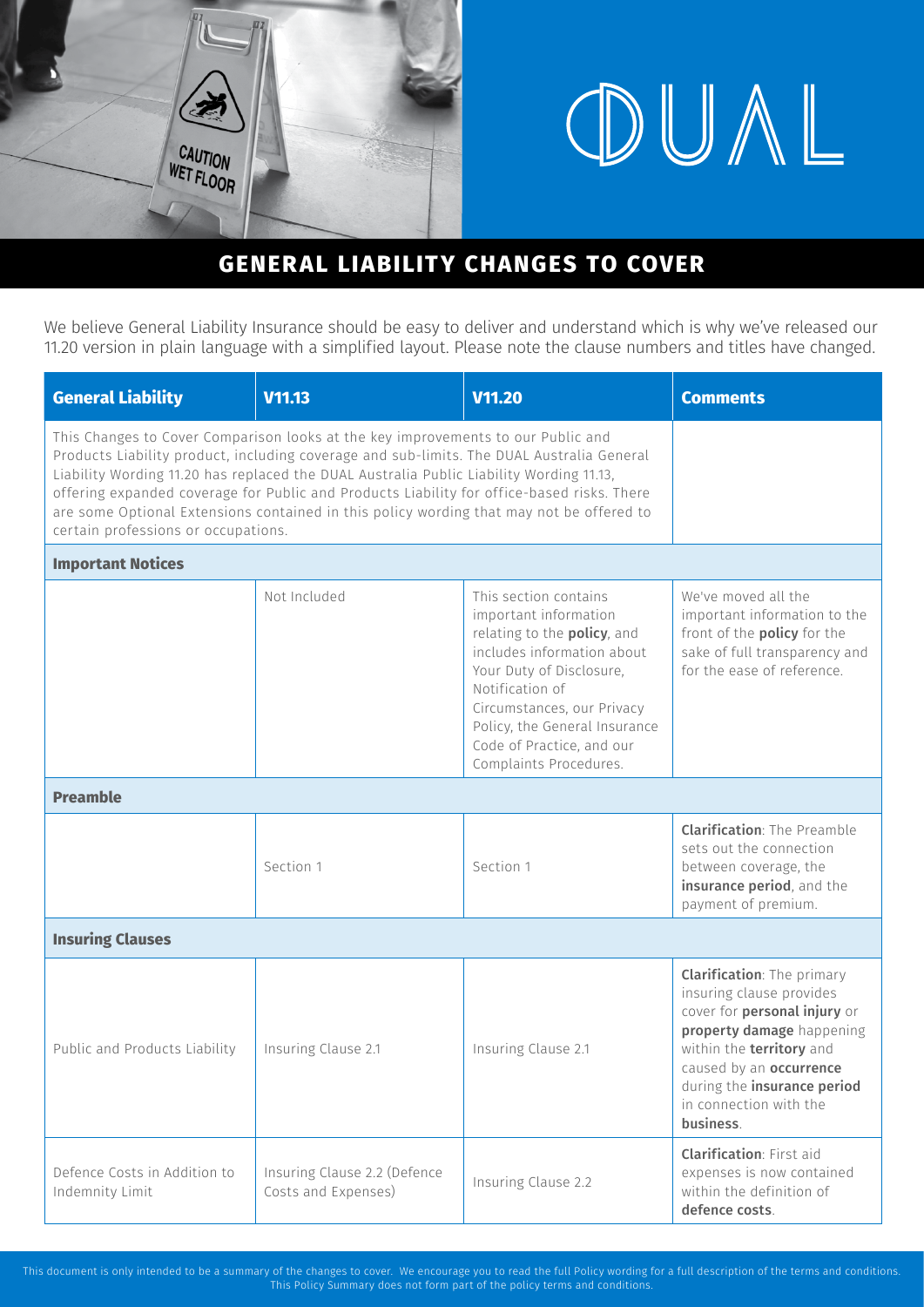| <b>General Liability</b>                   | V11.13                                      | V11.20                                                                                                                                                                      | <b>Comments</b>                                                                                                                                                                                                                      |
|--------------------------------------------|---------------------------------------------|-----------------------------------------------------------------------------------------------------------------------------------------------------------------------------|--------------------------------------------------------------------------------------------------------------------------------------------------------------------------------------------------------------------------------------|
| Advancement of Defence<br>Costs            | Not Included                                | Insuring Clause 2.3                                                                                                                                                         | <b>Coverage Enhancement:</b><br>Advancement of Defence<br>Costs as and when they are<br>incurred prior to the final<br>resolution of the claim.                                                                                      |
| <b>Automatic Extensions</b>                |                                             |                                                                                                                                                                             |                                                                                                                                                                                                                                      |
|                                            |                                             | Notices for Sub-limits and<br>deductibles have been                                                                                                                         | <b>Clarification:</b> sub-limits are<br>part of and not in addition to<br>the indemntiy limit.                                                                                                                                       |
| Preamble                                   |                                             | moved to the Preamble of<br>Section 3: Automatic<br>Extensions.<br>Automatic Extension 3.1<br>Automatic Extension 3.2<br>Automatic Extension 3.3<br>Automatic Extension 3.4 | <b>Clarification: deductibles are</b><br>specified in the schedule and<br>are inclusive of defence costs<br>unless otherwise specified.                                                                                              |
| Advertising Liability                      | Not Included                                |                                                                                                                                                                             | Coverage Enhancement: New<br>cover for <b>damages</b> in respect<br>of advertising liability<br>caused by an occurrence.                                                                                                             |
| Attendance at Investigations               | Not Included                                |                                                                                                                                                                             | Coverage Enhancement: New<br>cover for investigation costs<br>arising from attendance at or<br>preparation for an<br>investigation.                                                                                                  |
| Committees and Services                    | Clause 4.2 (Business)                       |                                                                                                                                                                             | <b>Clarification: Previously set</b><br>out in the definition of<br><b>business</b> , this cover is now<br>set out as an Automatic<br>Extension.                                                                                     |
| Consultants, Sub-contractors<br>and Agents | Not Included                                |                                                                                                                                                                             | Coverage Enhancement: New<br>cover for liability arising from<br>conduct of consultants, sub-<br>contractors and agents.                                                                                                             |
| Cross Liability                            | General Condition 7.10 (Cross<br>Liability) | Automatic Extension 3.5                                                                                                                                                     | <b>Clarification: This cover has</b><br>been moved from General<br>Conditions to an Automatic<br>Extension.                                                                                                                          |
| Estates and Legal<br>Representatives       | Not Included                                | Automatic Extension 3.6                                                                                                                                                     | <b>Coverage Enhancement: New</b><br>cover for personal<br>representatives of the estate<br>of any <i>insured</i> in respect of<br>liability incurred due to acting<br>in their capacity as such<br>representative of an insured.     |
| Joint Venture Liability                    | Not Included                                | Automatic Extension 3.7                                                                                                                                                     | Coverage Enhancement: New<br>cover for liability arising from<br>any joint venture where the<br>insured has active control, or<br>is required to arrange<br>insurance.<br>No liability for joint venture<br>partner's own liability. |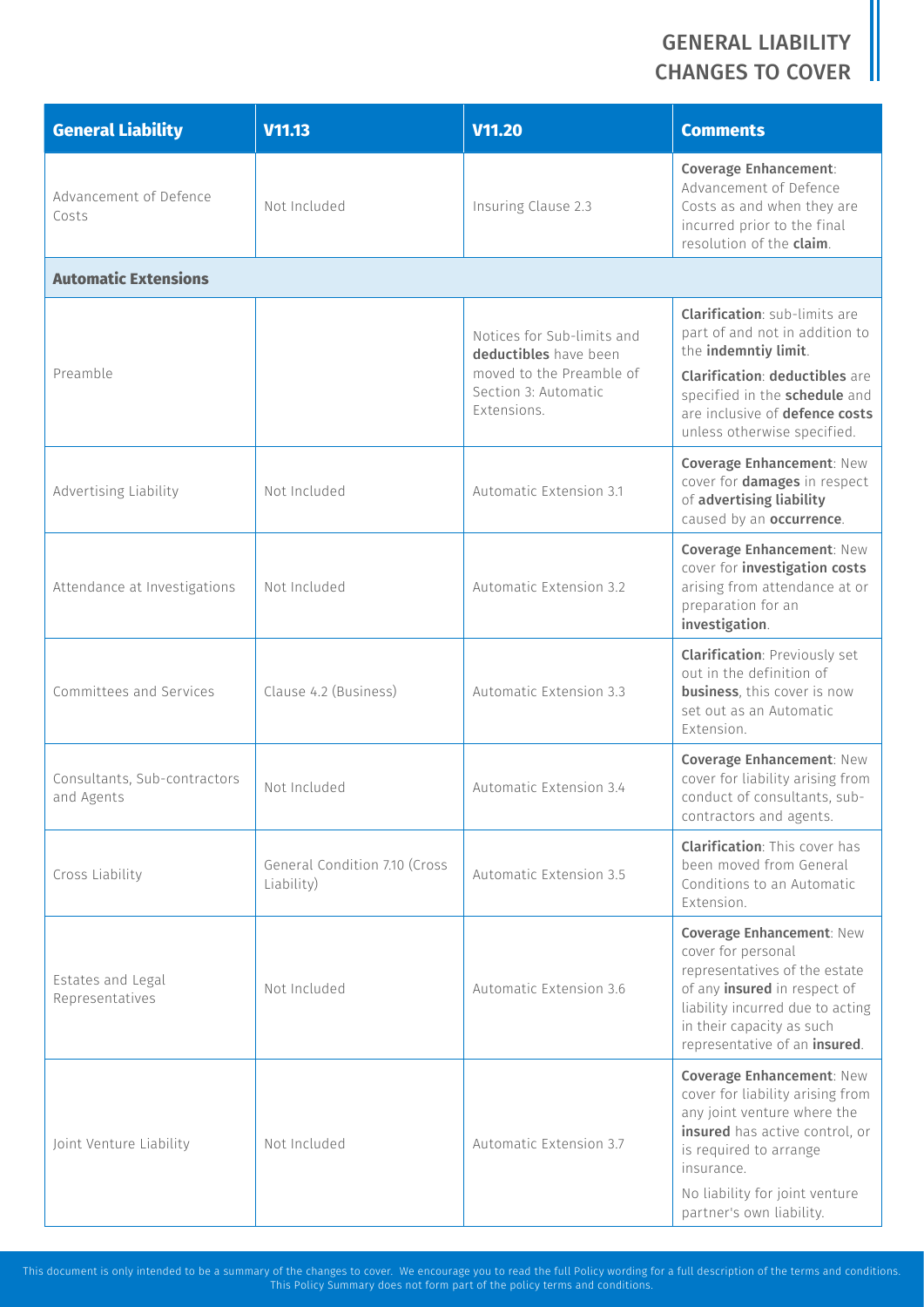| <b>General Liability</b>                            | V11.13                                                      | <b>V11.20</b>            | <b>Comments</b>                                                                                                                                                                                                                                                                                                                                                                                                               |
|-----------------------------------------------------|-------------------------------------------------------------|--------------------------|-------------------------------------------------------------------------------------------------------------------------------------------------------------------------------------------------------------------------------------------------------------------------------------------------------------------------------------------------------------------------------------------------------------------------------|
| <b>Automatic Extensions</b>                         |                                                             |                          |                                                                                                                                                                                                                                                                                                                                                                                                                               |
| Landlord's Liability                                | Not Included                                                | Automatic Extension 3.8  | Coverage Enhancement: New<br>cover for liability arising from<br>the insured's legal<br>ownership, but not physical<br>occupation, of any premises.                                                                                                                                                                                                                                                                           |
| Panel Counsel                                       | Not Included                                                | Automatic Extension 3.9  | Coverage Enhancement: 1<br>hour of free advice per<br>enquiry to each matter<br>relevant to the risks insured<br>by this policy.<br>See policy wording for full<br>terms and conditions.                                                                                                                                                                                                                                      |
| Principal's Liability                               | Limited inclusion in definition<br>of insured $(cl 4.9(d))$ | Automatic Extension 3.10 | <b>Clarification: This cover now</b><br>appears as an Automatic<br>Extension.                                                                                                                                                                                                                                                                                                                                                 |
| Property in Care Custody or<br>Control              | Not Included                                                | Automatic Extension 3.11 | Coverage Enhancement: New<br>cover for liability in respect<br>of property damage to<br>premises leased to the<br>insured or temporarily<br>occupied by the insured,<br>vehicles not belonging to the<br>insured, clothing and person<br>effects belonging to<br>employees and visitors, and<br>other property in the physical<br>or legal control of the<br>insured.<br>See policy wording for full<br>terms and conditions. |
| Tenant's Liability                                  | Insuring Clause 2.3                                         | Automatic Extension 3.12 | <b>Clarification: This cover now</b><br>appears as an Automatic<br>Extension.                                                                                                                                                                                                                                                                                                                                                 |
| Visits to Countries Outside<br>the Policy Territory | Not Included                                                | Automatic Extension 3.13 | <b>Coverage Enhancement: New</b><br>cover for liability for <b>personal</b><br>injury or property damage in<br>any country outside the<br>territory, airsing from<br>temporary visits to these<br>countries.<br>See policy wording for full<br>terms and conditions.                                                                                                                                                          |
| <b>Optional Extensions</b>                          |                                                             |                          |                                                                                                                                                                                                                                                                                                                                                                                                                               |
| Goods on Hook                                       | Not Included                                                | Optional Extension 4.1   | <b>Not Included</b>                                                                                                                                                                                                                                                                                                                                                                                                           |
| Hot Work                                            | Not Included                                                | Optional Extension 4.2   | Not Included                                                                                                                                                                                                                                                                                                                                                                                                                  |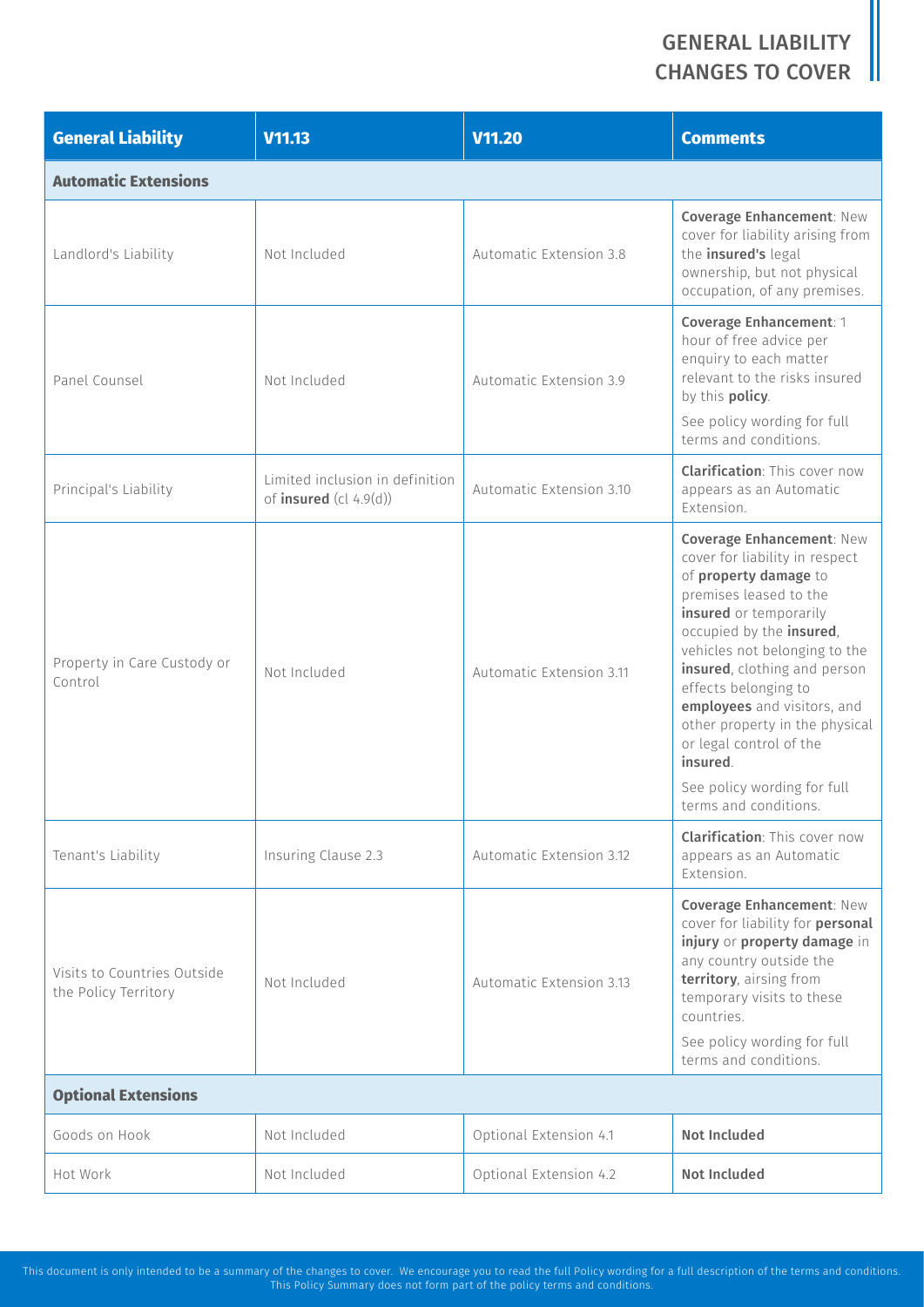| <b>General Liability</b>                                             | V11.13                                                          | <b>V11.20</b>                                                                                                         | <b>Comments</b>                                                                                                                              |
|----------------------------------------------------------------------|-----------------------------------------------------------------|-----------------------------------------------------------------------------------------------------------------------|----------------------------------------------------------------------------------------------------------------------------------------------|
| <b>Optional Extensions</b>                                           |                                                                 |                                                                                                                       |                                                                                                                                              |
| Mechanical Plant                                                     | Not Included                                                    | Optional Extension 4.3                                                                                                | <b>Not Included</b>                                                                                                                          |
| Machinery Service / Repair<br>Liability                              | Not Included                                                    | Optional Extension 4.4                                                                                                | <b>Not Included</b>                                                                                                                          |
| Pollution Liability                                                  | Not Included                                                    | Optional Extension 4.5                                                                                                | Not Included                                                                                                                                 |
| Underground Services                                                 | Not Included                                                    | Optional Extension 4.6                                                                                                | Not Included                                                                                                                                 |
| Vibration and Removal of<br>Support                                  | Not Included                                                    | Optional Extension 4.7                                                                                                | Not Included                                                                                                                                 |
| <b>Exclusions</b><br>Exclusions, please refer to the Policy Wording. |                                                                 | Note: both New and Amended Exclusions are described in this comparison. For further information about New and Amended |                                                                                                                                              |
| Aircraft Products                                                    | Exclusion 5.11 (Aircraft and<br>Watercraft)                     | Exclusion 5.1                                                                                                         |                                                                                                                                              |
| Asbestos and Toxic Mould                                             | Exclusion 5.8                                                   | Exclusion 5.2                                                                                                         |                                                                                                                                              |
| <b>Building Defects Exclusion</b>                                    | Not Included                                                    | Exclusion 5.3                                                                                                         | <b>Clarification: New Exclusion</b><br>for personal injury or<br>property damage arising<br>from failure to meet relevant<br>Building Codes. |
| Contractual Liability                                                | Exclusion 5.3 (Assumed<br>Liability)                            | Exclusion 5.4                                                                                                         |                                                                                                                                              |
| Defamation                                                           | Exclusion 5.18 (Libel and<br>Slander)                           | Exclusion 5.5                                                                                                         | <b>Clarification: This Exclusion</b><br>will not apply to the extent<br>that Automatic Extension 3.1<br>(Advertising Liability) applies.     |
| Defective Materials, Design &<br>Workmanship                         | Exclusion 5.13 (Faulty<br>Workmanship)                          | Exclusion 5.6                                                                                                         |                                                                                                                                              |
| Dishonesty                                                           | Not Included                                                    | Exclusion 5.7                                                                                                         | <b>Clarification: Exclusion for</b><br>deliberate, reckless,<br>fraudulent, dishonest,<br>malicious or criminal acts.                        |
| E-Commerce                                                           | Exclusion 5.21 (Internet<br>Operations)                         | Exclusion 5.8                                                                                                         |                                                                                                                                              |
| Failure to Insure                                                    | Not Included                                                    | Exclusion 5.9                                                                                                         | <b>Clarification: Exclusion for</b><br>breaches of obligaitons to<br>insure.                                                                 |
| Fines, Penalties and Refund<br>of Fees                               | Exclusion 5.2 (Fines and<br>Penalties and Non-<br>Compensatory) | Exclusion 5.10                                                                                                        |                                                                                                                                              |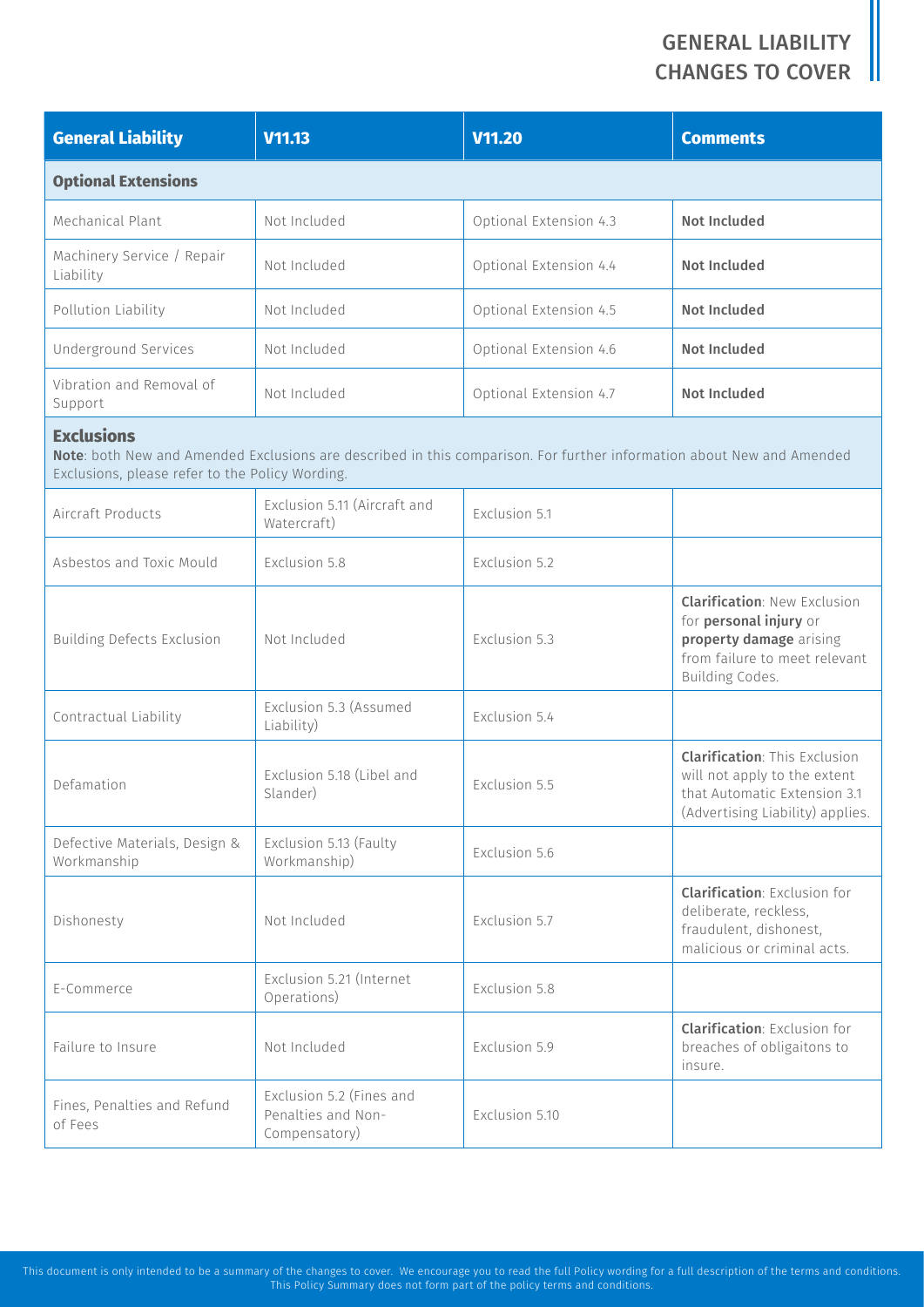| <b>General Liability</b>      | V11.13                                                                                                                                                                   | <b>V11.20</b>  | <b>Comments</b>                                                                                                                                                                       |  |  |
|-------------------------------|--------------------------------------------------------------------------------------------------------------------------------------------------------------------------|----------------|---------------------------------------------------------------------------------------------------------------------------------------------------------------------------------------|--|--|
| <b>Exclusions</b>             | Note: both New and Amended Exclusions are described in this comparison. For further information about New and Amended<br>Exclusions, please refer to the Policy Wording. |                |                                                                                                                                                                                       |  |  |
| Goods on Hook                 | Not Included                                                                                                                                                             | Exclusion 5.11 | <b>Clarification: This Exclusion</b><br>will not apply to the extent<br>that Optional Extension 4.1<br>(Goods on Hook) applies, if<br>purchased.                                      |  |  |
| Hot Work                      | Not Included                                                                                                                                                             | Exclusion 5.12 | <b>Clarification: This Exclusion</b><br>will not apply to the extent<br>that Optional Extension 4.2<br>(Hot Work) applies, if<br>purchased.                                           |  |  |
| Insured's Products            | Exclusion 5.24 (Product<br>Defect)                                                                                                                                       | Exclusion 5.13 |                                                                                                                                                                                       |  |  |
| Jurisdiction                  | Exclusion 5.28 (Legal<br>Jurisdiction)                                                                                                                                   | Exclusion 5.14 |                                                                                                                                                                                       |  |  |
| Loss of Use                   | Exclusion 5.17                                                                                                                                                           | Exclusion 5.15 |                                                                                                                                                                                       |  |  |
| Misuse of Drugs               | Not Included                                                                                                                                                             | Exclusion 5.16 | <b>Clarification: Exclusion for</b><br>liability arising from use,<br>manufacture or distribution<br>of methamphetamine or any<br>other prohibited substance.                         |  |  |
| Molestation                   | Exclusion 5.25 (Sexual<br>Molestation)                                                                                                                                   | Exclusion 5.17 |                                                                                                                                                                                       |  |  |
| North American Countries      | Not Included                                                                                                                                                             | Exclusion 5.18 | <b>Clarification: Exclusion for</b><br>personal injury or property<br>damage in connection with<br>North American countries.<br>Includes jurisdictional<br>limitation.                |  |  |
| North American Exports        | Exclusion 5.27(a) (Territorial<br>Limits)                                                                                                                                | Exclusion 5.19 | <b>Clarification: Exclusion for</b><br>liability in connection with<br>the export of the insured's<br>products to North American<br>countries. Includes<br>jurisdictional limitation. |  |  |
| Nuclear/Radioactivity         | Exclusion 5.7                                                                                                                                                            | Exclusion 5.20 |                                                                                                                                                                                       |  |  |
| Offshore Gas or Oil Platforms | Not Included                                                                                                                                                             | Exclusion 5.21 | <b>Clarification: Exclusion for</b><br>liability arising from work<br>performed on any offshore<br>gas or oil platforms.                                                              |  |  |
| Personal Injury to Employees  | Exclusion 5.4 (Liability to<br>EMPLOYEES)                                                                                                                                | Exclusion 5.22 |                                                                                                                                                                                       |  |  |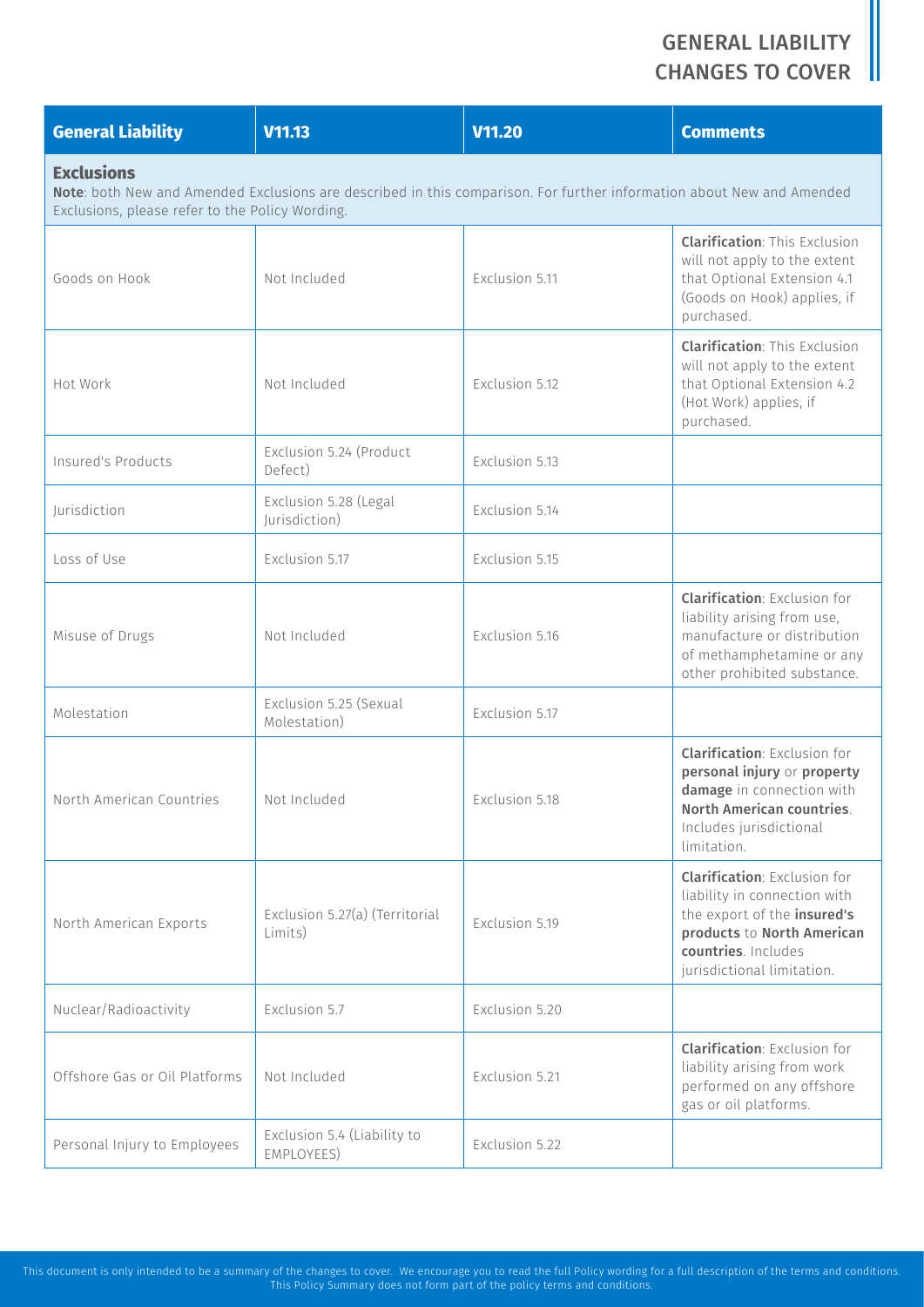| <b>General Liability</b>                                                                                                                                                                         | V11.13                                                                                        | <b>V11.20</b>  | <b>Comments</b>                                                                                                                                                                                                                        |  |
|--------------------------------------------------------------------------------------------------------------------------------------------------------------------------------------------------|-----------------------------------------------------------------------------------------------|----------------|----------------------------------------------------------------------------------------------------------------------------------------------------------------------------------------------------------------------------------------|--|
| <b>Exclusions</b><br>Note: both New and Amended Exclusions are described in this comparison. For further information about New and Amended<br>Exclusions, please refer to the Policy Wording.    |                                                                                               |                |                                                                                                                                                                                                                                        |  |
| Pollution                                                                                                                                                                                        | Exclusion 5.5                                                                                 | Exclusion 5.23 | <b>Clarification: This Exclusion</b><br>will not apply to the extent<br>that Optional Extension 4.5<br>(Pollution Liability) applies, if<br>purchased.                                                                                 |  |
| Professional Liability                                                                                                                                                                           | Exclusion 5.16 (Professional<br>Services)                                                     | Exclusion 5.24 |                                                                                                                                                                                                                                        |  |
| Property Owned                                                                                                                                                                                   | Exclusion 5.9 (Property In<br>Your Physical or Legal<br>Control)                              | Exclusion 5.25 |                                                                                                                                                                                                                                        |  |
| <b>Underground Services</b>                                                                                                                                                                      | Exclusion 5.20 (Pipes and<br>Cables)                                                          | Exclusion 5.26 |                                                                                                                                                                                                                                        |  |
| Vehicles                                                                                                                                                                                         | Exclusion 5.9 (Property In<br>Your Physical or Legal<br>Control)<br>Exclusion 5.12 (Vehicles) | Exclusion 5.27 |                                                                                                                                                                                                                                        |  |
| Vibration and Removal of<br>Support                                                                                                                                                              | Not Included                                                                                  | Exclusion 5.28 | <b>Clarification: This Exclusion</b><br>will not apply to the extent<br>that Optional Extension 4.7<br>(Vibration and Removal of<br>Support) applies, if<br>purchased.                                                                 |  |
| War/Terrorism                                                                                                                                                                                    | Exclusion 5.6                                                                                 | Exclusion 5.29 |                                                                                                                                                                                                                                        |  |
| Withdrawal or Repair of<br>Products                                                                                                                                                              | Exclusion 5.10 (Product<br>Recall)                                                            | Exclusion 5.30 |                                                                                                                                                                                                                                        |  |
| Communicable Disease<br>Exclusion                                                                                                                                                                | Endorsement                                                                                   | Endorsement    | <b>Clarification: Exclusion for</b><br>liability arising from a<br>Communicable Disease.                                                                                                                                               |  |
| Cyber and Data Total<br>Exclusion                                                                                                                                                                | Endorsement                                                                                   | Endorsement    | <b>Clarification: Total data and</b><br>cyber liability exclusion.                                                                                                                                                                     |  |
| Physical Work Exclusion                                                                                                                                                                          | Exclusion 5.29                                                                                | Endorsement    | <b>Clarification: Exclusion now</b><br>applies to any manual or<br>physical work performed by<br>the insured. Also applies to<br>construction management,<br>construction supervision, and<br>actual building or<br>construction work. |  |
| <b>Definitions</b><br>Note: both New and Amended Definitions are described in this comparison. For further information about New and Amended<br>Definitions, please refer to the Policy Wording. |                                                                                               |                |                                                                                                                                                                                                                                        |  |
| Act of Parliament                                                                                                                                                                                | Not Included                                                                                  | Clause 6.1     |                                                                                                                                                                                                                                        |  |
|                                                                                                                                                                                                  |                                                                                               |                |                                                                                                                                                                                                                                        |  |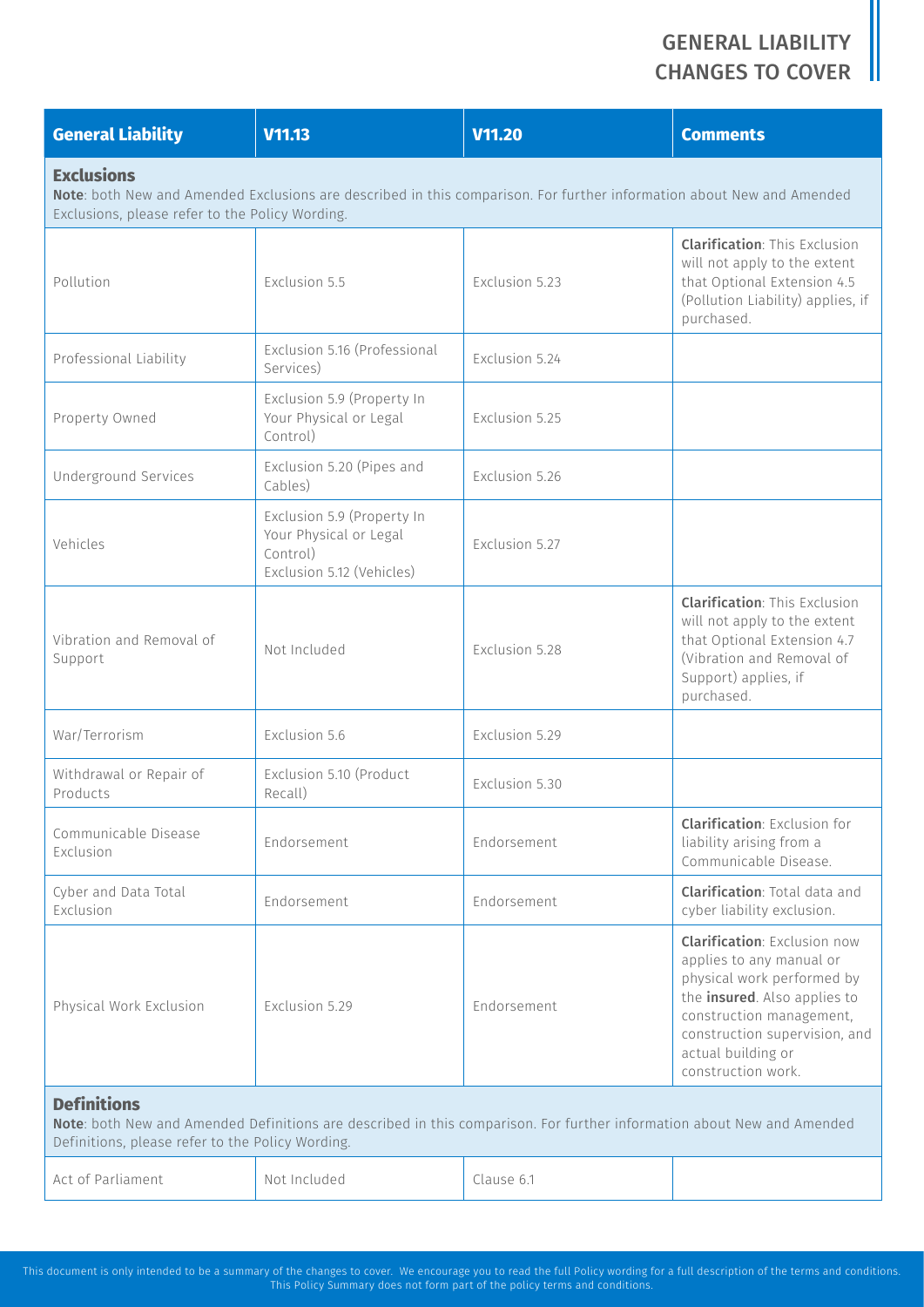| <b>General Liability</b>                                               | V11.13       | V11.20                                                                                                                 | <b>Comments</b>                                                                                                                                                                                                                      |
|------------------------------------------------------------------------|--------------|------------------------------------------------------------------------------------------------------------------------|--------------------------------------------------------------------------------------------------------------------------------------------------------------------------------------------------------------------------------------|
| <b>Definitions</b><br>Definitions, please refer to the Policy Wording. |              | Note: both New and Amended Definitions are described in this comparison. For further information about New and Amended |                                                                                                                                                                                                                                      |
| Advertising Liability                                                  | Not Included | Clause 6.2                                                                                                             | <b>Clarification: This Definition</b><br>facilitates the Advertising<br>Liability Automatic Extension.                                                                                                                               |
| Aircraft                                                               | Clause 4.1   | Clause 6.3                                                                                                             |                                                                                                                                                                                                                                      |
| <b>Business</b>                                                        | Clause 4.2   | Clause 6.4                                                                                                             | <b>Coverage Enhancement:</b><br><b>Business</b> now includes any<br>other activity that the<br>insured may undertake<br>(subject to our prior consent).                                                                              |
| Claim                                                                  | Clause 4.3   | Clause 6.5                                                                                                             | <b>Clarification: extended</b><br>definition of <b>claim</b> , now<br>includes ""written or verbal<br>demand by a third party for<br>monetary relief."<br>See policy wording for full<br>terms and conditions.                       |
| Damages                                                                | Not Included | Clause 6.6                                                                                                             | <b>Clarification: Embedded</b><br>definition of damages.                                                                                                                                                                             |
| Deductible                                                             | Clause 4.4   | Clause 6.7                                                                                                             |                                                                                                                                                                                                                                      |
| Defective workmanship                                                  | Not Included | Clause 6.8                                                                                                             | <b>Clarification: This Definition</b><br>facilitates the Defective<br>Materials, Design &<br>Workmanship Exclusion.                                                                                                                  |
| Defence costs                                                          | Clause 4.5   | Clause 6.9                                                                                                             | <b>Clarification: This Definition</b><br>has been re-drafted for<br>clarity, and now includes a<br>carve out for internal/<br>overhead expenses of the<br>insured, cost of the insured's<br>time, or loss of earnings or<br>profits. |
| Employee                                                               | Not Included | Clause 6.10                                                                                                            | <b>Clarification: Embedded</b><br>definition of <i>employee</i> .                                                                                                                                                                    |
| Hot work                                                               | Not Included | Clause 6.11                                                                                                            | <b>Clarification: This Definition</b><br>facilitates the Hot Work<br>Exclusion.                                                                                                                                                      |
| Indemnity Limit                                                        | Clause 4.7   | Clause 6.12                                                                                                            |                                                                                                                                                                                                                                      |
| Insurance period                                                       | Clause 4.8   | Clause 6.13                                                                                                            |                                                                                                                                                                                                                                      |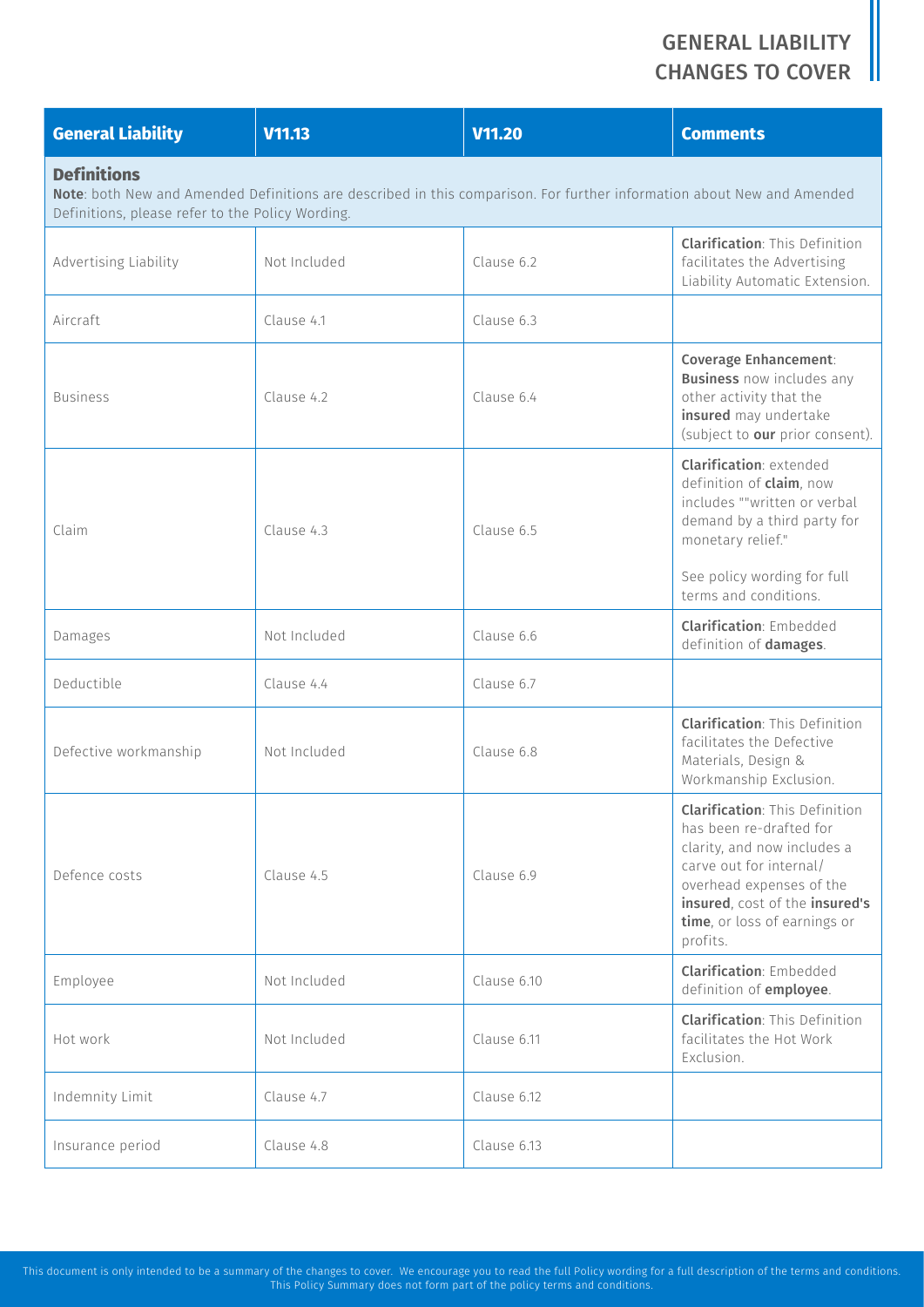| <b>General Liability</b>                                                                                                                                                                         | V11.13                | V11.20      | <b>Comments</b>                                                                                                                                                    |  |
|--------------------------------------------------------------------------------------------------------------------------------------------------------------------------------------------------|-----------------------|-------------|--------------------------------------------------------------------------------------------------------------------------------------------------------------------|--|
| <b>Definitions</b><br>Note: both New and Amended Definitions are described in this comparison. For further information about New and Amended<br>Definitions, please refer to the Policy Wording. |                       |             |                                                                                                                                                                    |  |
| Insured                                                                                                                                                                                          | Clause 4.9            | Clause 6.14 | <b>Coverage Enhancement:</b><br>Insured now includes joint<br>venture, co-venture and joint<br>lessees.                                                            |  |
| Insured's products                                                                                                                                                                               | Clause 4.14 (PRODUCT) | Clause 6.15 | <b>Clarification: This Definition</b><br>has been re-drafted for<br>clarity, and renamed.                                                                          |  |
| Investigation                                                                                                                                                                                    | Not Included          | Clause 6.16 | <b>Clarification: Embedded</b><br>definition of <i>investigation</i> .                                                                                             |  |
| Investigation costs                                                                                                                                                                              | Not Included          | Clause 6.17 | <b>Clarification: Embedded</b><br>definition of <i>investigation</i><br>costs.                                                                                     |  |
| Medical persons                                                                                                                                                                                  | Not Included          | Clause 6.18 |                                                                                                                                                                    |  |
| Money                                                                                                                                                                                            | Not Included          | Clause 6.19 |                                                                                                                                                                    |  |
| North American Countries                                                                                                                                                                         | Not Included          | Clause 6.20 | <b>Clarification: This Definition</b><br>facilitates the North<br>American Countries Exclusion.                                                                    |  |
| Occurrence                                                                                                                                                                                       | Clause 4.10           | Clause 6.21 |                                                                                                                                                                    |  |
| Official body                                                                                                                                                                                    | Not Included          | Clause 6.22 | <b>Clarification: Embedded</b><br>definition of official body.<br>This Definition facilitates the<br>Attendance at Investigations<br>Automatic Extension.          |  |
| Personal injury                                                                                                                                                                                  | Clause 4.11           | Clause 6.23 | <b>Coverage Enhancement:</b><br>Personal injury now includes<br>trespass to the person.                                                                            |  |
| Policy                                                                                                                                                                                           | Clause 4.12           | Clause 6.24 |                                                                                                                                                                    |  |
| Policyholder                                                                                                                                                                                     | Not Included          | Clause 6.25 | <b>Clarification: Policyholder</b><br>includes subsidiaries.                                                                                                       |  |
| Pollutants                                                                                                                                                                                       | Clause 4.13           | Clause 6.26 |                                                                                                                                                                    |  |
| Property Damage                                                                                                                                                                                  | Clause 4.16           | Clause 6.27 | <b>Clarification: Property</b><br>damage now includes<br>trespass, nuisance or<br>wrongful interference with<br>the enjoyment of rights over<br>tangible property. |  |
| Principal                                                                                                                                                                                        | Not Included          | Clause 6.28 |                                                                                                                                                                    |  |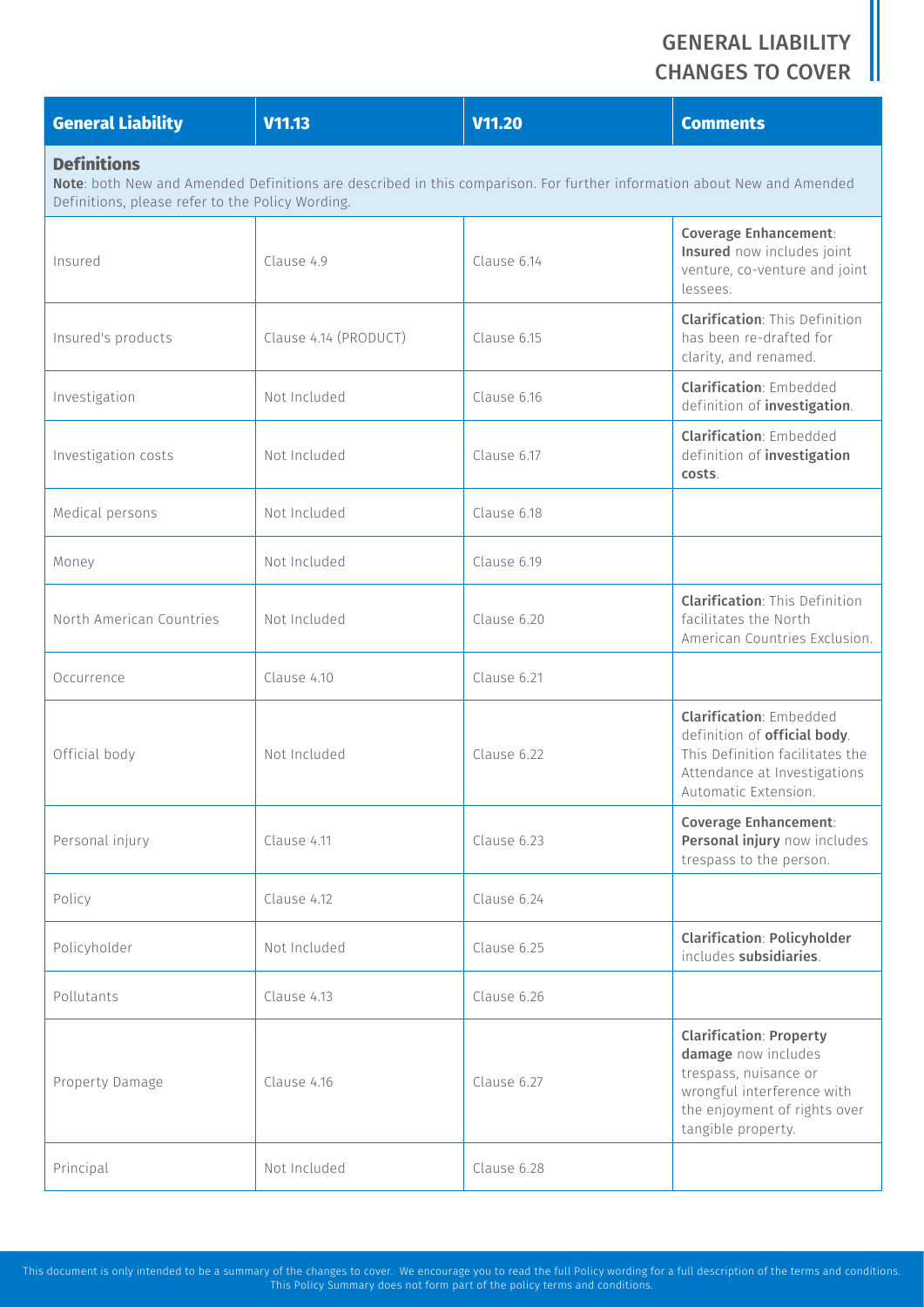| <b>General Liability</b>                                                                                                                                                                         | V11.13              | <b>V11.20</b>        | <b>Comments</b>                                                                                                                                                            |
|--------------------------------------------------------------------------------------------------------------------------------------------------------------------------------------------------|---------------------|----------------------|----------------------------------------------------------------------------------------------------------------------------------------------------------------------------|
| <b>Definitions</b><br>Note: both New and Amended Definitions are described in this comparison. For further information about New and Amended<br>Definitions, please refer to the Policy Wording. |                     |                      |                                                                                                                                                                            |
| Proposal                                                                                                                                                                                         | Clause 4.17         | Clause 6.29          |                                                                                                                                                                            |
| Schedule                                                                                                                                                                                         | Not Included        | Clause 6.30          |                                                                                                                                                                            |
| Subsidiary                                                                                                                                                                                       | Not Included        | Clause 6.31          |                                                                                                                                                                            |
| Territory                                                                                                                                                                                        | Not Included        | Clause 6.32          | <b>Clarification: This Definition</b><br>facilitates the various<br>provisions of this policy<br>governing territorial<br>limitations.                                     |
| Vehicle                                                                                                                                                                                          | Clause 4.18         | Clause 6.33          | <b>Clarification: Vehicle now</b><br>includes a <b>vehicles</b><br>accessories, tools,<br>specialised equipment and<br>spare parts.                                        |
| Watercraft                                                                                                                                                                                       | Clause 4.19         | Clause 6.34          |                                                                                                                                                                            |
| We/us/our                                                                                                                                                                                        | Clause 4.20         | Clause 6.35          |                                                                                                                                                                            |
| Worker to Worker Claim                                                                                                                                                                           | Not Included        | Clause 6.36          | <b>Clarification: This Definition</b><br>facilitates worker to worker<br>deductibles which are<br>displayed in the schedule, if<br>applicable.                             |
| <b>Claims Conditions</b>                                                                                                                                                                         |                     |                      |                                                                                                                                                                            |
| Notification                                                                                                                                                                                     | Claim Condition 6.1 | Claims Condition 7.1 | <b>Clarification: Updated</b><br>address and Notification<br>procedure.                                                                                                    |
| Co-operation                                                                                                                                                                                     | Claim Condition 6.2 | Claims Condition 7.2 |                                                                                                                                                                            |
| Allocation                                                                                                                                                                                       | Not Included        | Claims Condition 7.3 | <b>Clarification: This new</b><br>General Condition outlines<br>the allocation of covered and<br>uncovered costs.                                                          |
| Legal Representation and<br>Settlement                                                                                                                                                           | Claim Condition 6.3 | Claims Condition 7.4 |                                                                                                                                                                            |
| Order of Payments                                                                                                                                                                                | Not Included        | Claims Condition 7.5 | <b>Clarification: This new</b><br>General Condition outlines<br>the Order of Payments in the<br>event of loss in the aggregate<br>exceeding the <i>indemnity</i><br>limit. |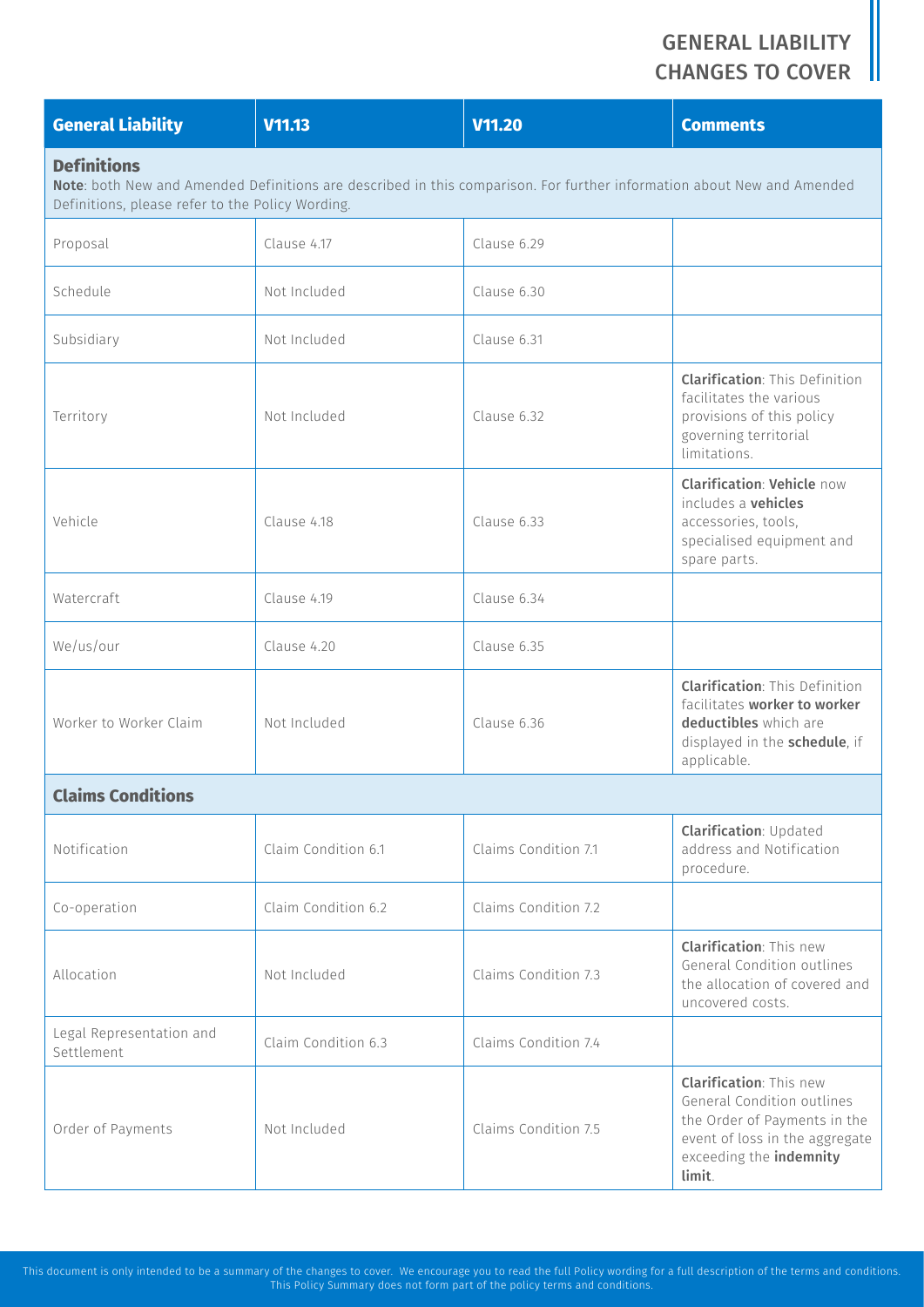| <b>General Liability</b>             | V <sub>11.13</sub>                                   | V11.20                 | <b>Comments</b>                                                                                                                                                                                                                 |
|--------------------------------------|------------------------------------------------------|------------------------|---------------------------------------------------------------------------------------------------------------------------------------------------------------------------------------------------------------------------------|
| <b>General Conditions</b>            |                                                      |                        |                                                                                                                                                                                                                                 |
| Subrogation and Recoveries           | General Condition 7.1<br>(Subrogation)               | General Condition 8.1  | <b>Clarification: This has been</b><br>moved from Claims Conditions<br>to General Conditions                                                                                                                                    |
| Goods and Services Tax               | General Condition 7.8                                | General Condition 8.2  | <b>Clarification: This General</b><br>Condition has been re-worded<br>for simplicity and clarity.                                                                                                                               |
| Alteration to Risk                   | General Condition 7.2<br>(Increase in Risk)          | General Condition 8.3  | <b>Clarification: Updated General</b><br>Condition to facilitate<br>Alteration to Risk provisions,<br>including in the event of a<br>transaction.                                                                               |
| Assignment                           | General Condition 7.4                                | General Condition 8.4  | <b>Clarification: Consent for</b><br>assignment to be noted by<br>endorsement.                                                                                                                                                  |
| Cancellation                         | General Condition 7.5                                | General Condition 8.5  | <b>Clarification: This General</b><br>Condition has been amended<br>to account for our new<br>cancellation procedure.                                                                                                           |
| Several Liability of<br>Underwriters | General Condition 7.11<br>(Several Liability Notice) | General Condition 8.6  |                                                                                                                                                                                                                                 |
| Confidentiality                      | Not Included                                         | General Condition 8.7  | <b>Clarification: This General</b><br>Condition has been included<br>to clearly set out the rights of<br>DUAL and the insured when it<br>comes to confidentiality<br>obligations.                                               |
| Territorial Scope                    | Not Included                                         | General Condition 8.8  | <b>Clarification: New General</b><br>Condition to facilitate the<br>Territorial Scope provisions<br>of the <b>policy</b> , including where<br>amended in the schedule.                                                          |
| <b>Iurisdictional Limitation</b>     | Not Included                                         | General Condition 8.9  | <b>Clarification: New General</b><br>Condition to facilitate the<br>Jurisdictional Limitation<br>provisions of the policy,<br>including where amended in<br>the schedule.                                                       |
| Governing Law                        | Not Included                                         | General Condition 8.10 | <b>Clarification: Renamed and</b><br>amended to include<br>references to policy<br>definition.                                                                                                                                  |
| Indemnity Limit                      | Clause 8.1                                           | General Condition 8.11 | <b>Clarification: Additional</b><br>conditions relating to the<br>indemnity limit to account<br>for extened coverage<br>provided by this policy for<br>covered amounts. Includes<br>provisions relating to<br>aggregate limits. |